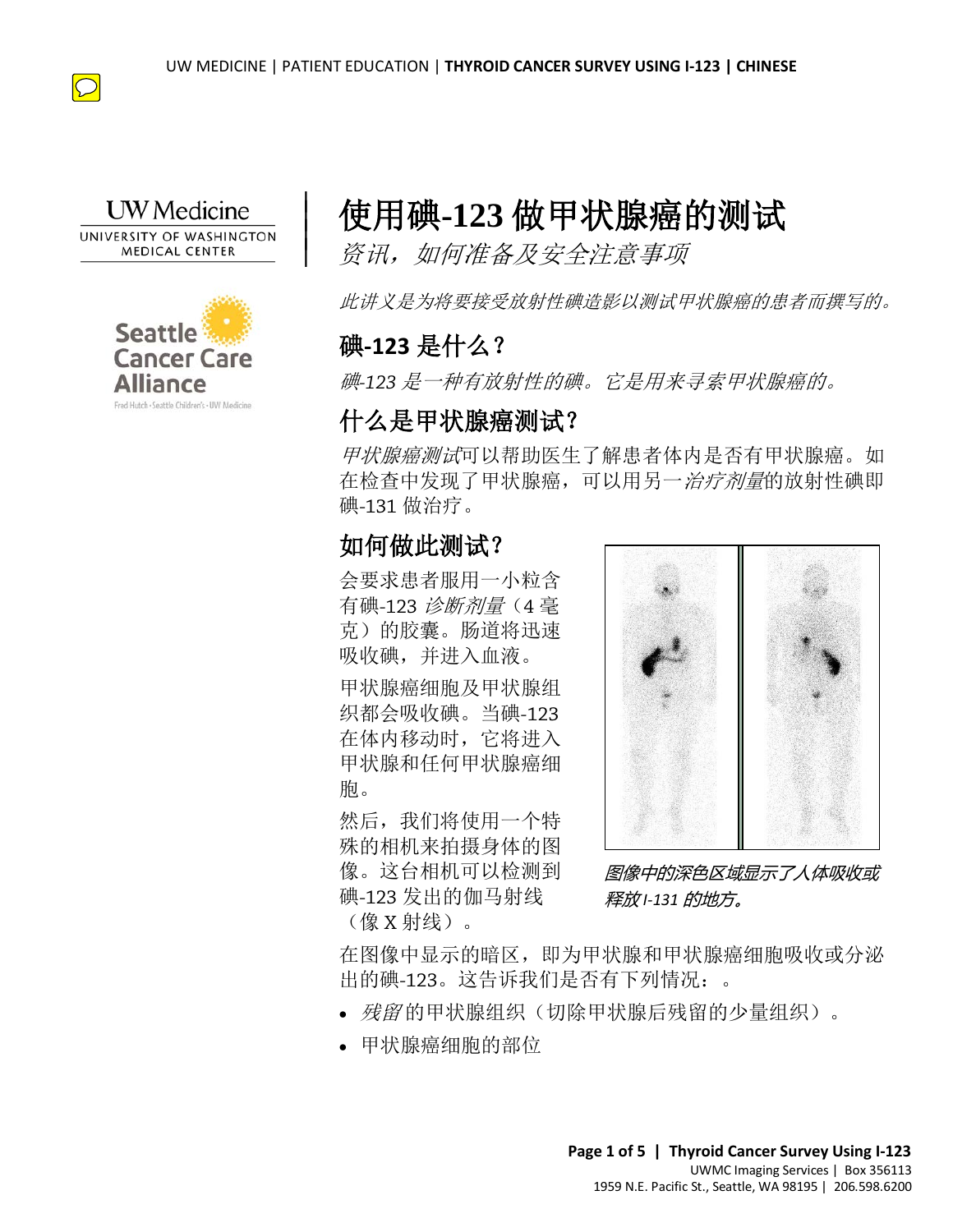# 测试的过程如何?

这项测试有两部分,分别在两天做:

- 第一天,服用含有碘 -123 的胶囊。
- 第二天,我们将扫描患者的头部、颈部和身体。扫描身体时 患者需仰卧在检查台上约 1 至 2 小时。

#### 做此测试有那些副作用?

碘-123 的副作用是非常罕见的。但在服用胶囊的当天,会有低 可能性的恶心。

#### 碘**-123** 进入身体后会发生什么?

大部分未被甲状腺组织吸收的碘-123,经尿液和粪便排出体 外。其余的即渐渐消失。

#### 我需要如何做准备?

#### 造影

大部分未被甲状腺组织吸收的碘-123,经尿液和粪便排出体外。其余的即渐渐消失。<br>外。其余的即渐渐消失。<br>**我需要如何做准备?**<br>造影<br>如患者在过去的3个月内做过 CT 扫描,请告诉护理团队。这 如患者在过去的 3 个月内做过 CT 扫描, 请告诉护理团队。这项 测试可能会影响到治疗计划。

#### 低碘饮食

患者须在本次测试前一周内遵从低碘饮食。有关说明,请上网 *www.thyca.org/pap-fol/lowiodinediet*。如不使用互联网,请向我们 索取一份打印件。

#### 药物

- 如是 **"**戒断型 **"**患者:
	- 至少在测试的 **6** 周前停止服用人造甲状腺素(synthroid (左旋甲状腺素 Levothyroxine))。
	- 在测试的 **3** 周前停止服用赛庚啶(利甲状腺素 cytomel Liothyronine)。
- 如是服用 "甲状腺激素 Thyrogen rTSH "的患者:
	- 可继续服用您的甲状腺药物。
	- 服用碘-123 胶囊之前,在 2 个不同的日子接受甲状腺激素 (Thryogen rTSH) 针剂。
- $\_$  ,  $\_$  ,  $\_$  ,  $\_$  ,  $\_$  ,  $\_$  ,  $\_$  ,  $\_$  ,  $\_$  ,  $\_$  ,  $\_$  ,  $\_$  ,  $\_$  ,  $\_$  ,  $\_$  ,  $\_$  ,  $\_$  ,  $\_$  ,  $\_$  ,  $\_$  ,  $\_$  ,  $\_$  ,  $\_$  ,  $\_$  ,  $\_$  ,  $\_$  ,  $\_$  ,  $\_$  ,  $\_$  ,  $\_$  ,  $\_$  ,  $\_$  ,  $\_$  ,  $\_$  ,  $\_$  ,  $\_$  ,  $\_$  , – 在第一次接受甲状腺激素(Thryogen rTSH) 针剂之前需做血 液测试。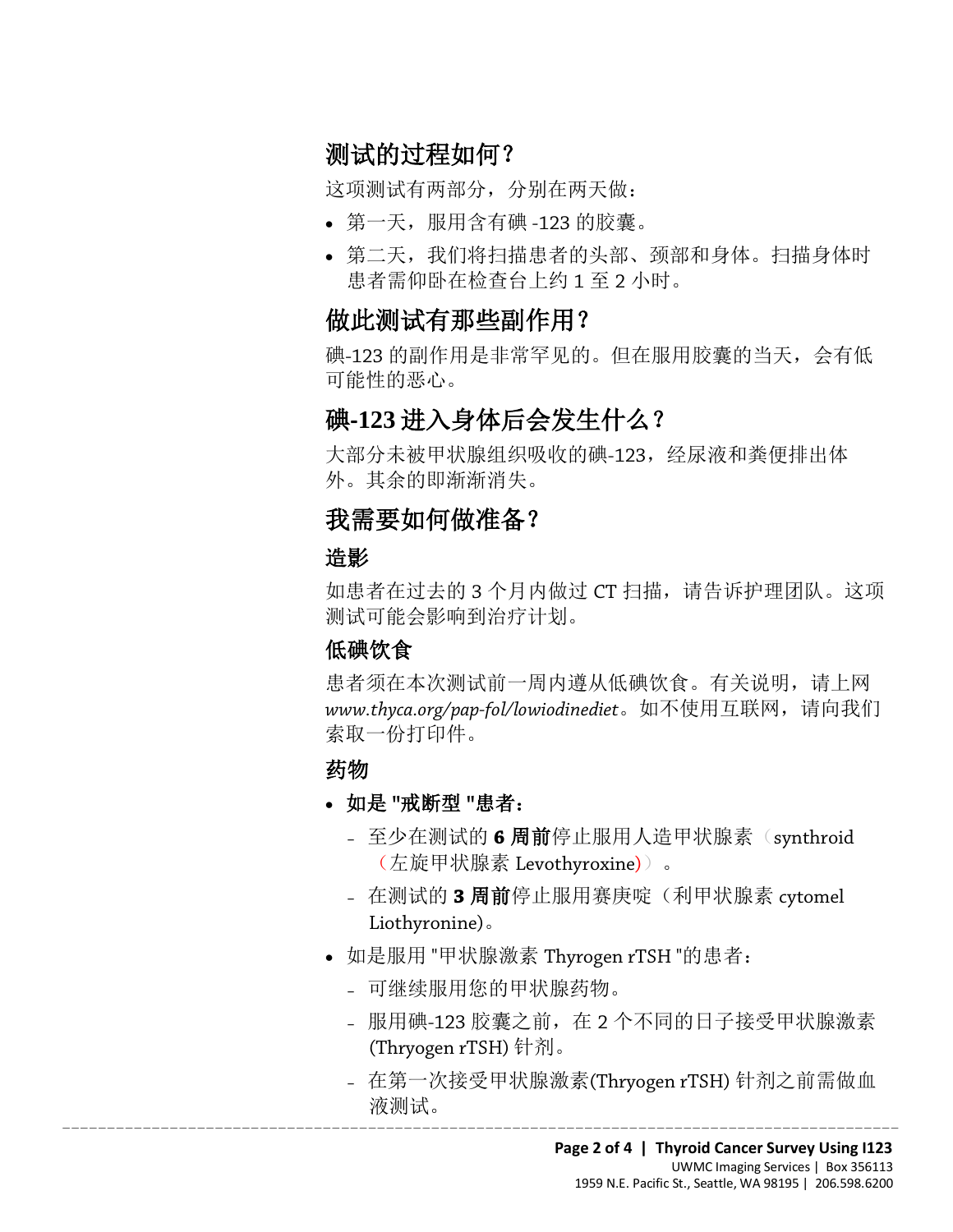# 在服用碘**-123** 的当天

- 在就诊前后的 2 小时内, 除了喝水, 不要吃任何食物或喝任 何东西。我们建议多喝水
- 在服用诊断剂量之前,需先抽血检查血液的指标和甲状腺激 素水平。

#### 育龄妇女

- 如患者怀孕了或认为可能怀孕了,就必须告诉护理团队。如 果怀孕了,我们建议不要进行这次甲状腺癌测试。
- 如患者在甲状腺癌测试后接受 I-131 治疗, 必须在服用放射 性碘之前做血液妊娠测试。因为 **I-131** 可能会伤害未出生的 婴儿。即使已经做了子宫切除术或已经提前绝经,我们乃需 做这测试。这项测试是在服用 I-123 剂量的当天进行。在患 者接受 I-131 治疗的当天,可能会再次做此项检查。
- **婴儿**。即使已经做了子宫切除术或已经提前绝经,我们乃做这测试。这项测试是在服用 I-123 剂量的当天进行。在者接受 I-131 治疗的当天,可能会再次做此项检查。<br>者接受 I-131 治疗的当天,可能会再次做此项检查。<br>● 患者须告诉我们是否在哺乳期。如是母乳喂养,即不能注<br>放射性碘。辐射会聚集在乳液中并传递给孩子。这也会使<br>房组织受到乳汁中 I-131 的额外辐射。在此次测试后接受<br>131 治疗的妇女患者: • 患者须告诉我们是否在哺乳期。如是母乳喂养,即不能注射 放射性碘。辐射会聚集在乳液中并传递给孩子。这也会使乳 房组织受到乳汁中 I-131 的额外辐射。在此次测试后接受碘-131 治疗的妇女患者:
	- 患者在接受碘 -131 剂量前的 3 个月,就必须停止母乳喂 养。
	- 治疗后不能再恢复母乳喂养目前喂养的宝宝。可以母乳喂 养未来的新生儿。

#### 服用碘**-123** 后

服用-123 胶囊后。:

- 两小时内不要吃任何食物, 也不要喝任何东西, 只喝水。空 腹有助于身体对碘的吸收。
- 在服药后 2 小时后可以开始恢复低碘饮食。

- 在接下来的 24 小时内,继续多喝水。液体有助于冲洗出体内 多余的碘-123。也可以喝其他属低碘饮食类的液体。
- 在服用诊断剂量后第二天必须回到核医科做扫描。
- 在诊断性扫描及任何碘治疗时,请遵照低碘饮食规则。在接 受碘-131 治疗时,也需要在治疗后的几天内继续这饮食规则 (参见第 4 页的 "扫描后")。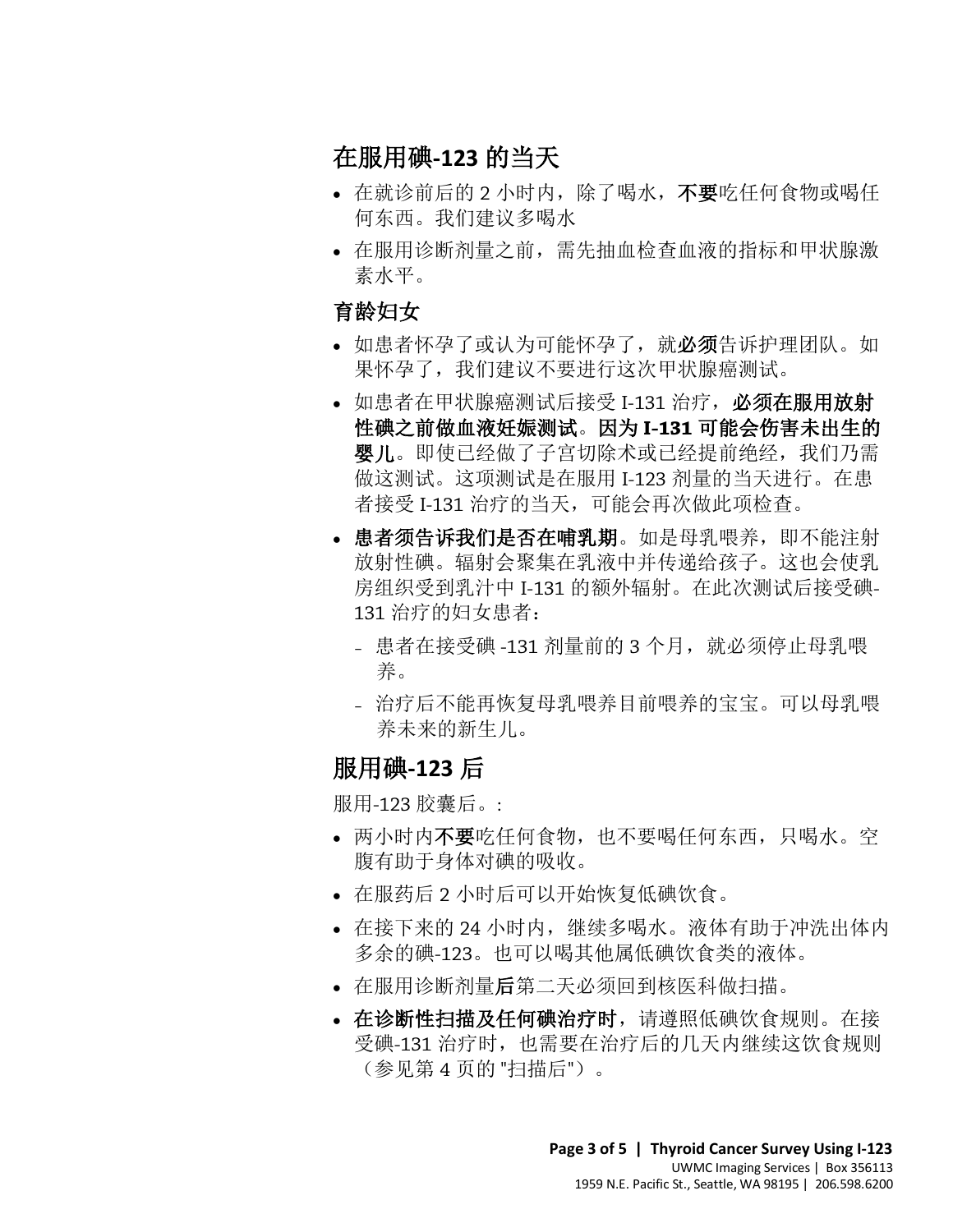# 扫描的前一晚

在服用碘-123 剂量后,必须排空粪便,以清除粪便中可能存在 的碘-123。含有碘-123 的粪便可能会在扫描过程中出现*假阳性* (不正确的)读数。

为了确保粪便完全排空,请在扫描前一天晚上使用非处方泻药 (无需处方即可购买)。确保使用不含碘的产品。可以尝试的品 牌包括 Miralax、Bisacodyl、Milk of Magnesia、Magnesium Citrate 和 Dulcolax 栓剂。如不能服用泻药,请告诉护理团队。

#### 扫描后

- 如无需接受 **I-131** 治疗,可以在最后一次扫描后恢复正常饮 食。
- DRAFT • 如接着做碘**-131** 治疗,则必须等到吞服碘-131 胶囊后 3 天才 能恢复正常饮食。

#### 有关安全的注意事项

多喝水,帮助排出体内的碘-123。

# 谁会看甲状腺癌测试扫描?什么时候能拿到结果?

核医科的医生将阅读甲状腺癌测试的扫描结果。这位医生还将审 查患者提供的任何其他扫描结果。

如在甲状腺癌测试后做碘-131 治疗;

 $\_$  ,  $\_$  ,  $\_$  ,  $\_$  ,  $\_$  ,  $\_$  ,  $\_$  ,  $\_$  ,  $\_$  ,  $\_$  ,  $\_$  ,  $\_$  ,  $\_$  ,  $\_$  ,  $\_$  ,  $\_$  ,  $\_$  ,  $\_$  ,  $\_$  ,  $\_$  ,  $\_$  ,  $\_$  ,  $\_$  ,  $\_$  ,  $\_$  ,  $\_$  ,  $\_$  ,  $\_$  ,  $\_$  ,  $\_$  ,  $\_$  ,  $\_$  ,  $\_$  ,  $\_$  ,  $\_$  ,  $\_$  ,  $\_$  ,

- 核医科医生也可能会和患者讨论一些测试结果。
- 我们可能需要在治疗前做更多的造影。如发生这种情况, 治 疗可能会推迟 1 天。

如没有安排紧接着做碘-131 治疗,推荐做这项测试的医疗机构 会在 3 天左右提供测试结果。

# 需要更多的资讯

要了解有关如何使用放射性碘-123 做甲状腺癌测试请上甲状腺癌 协会网站:*www.thyca.org.*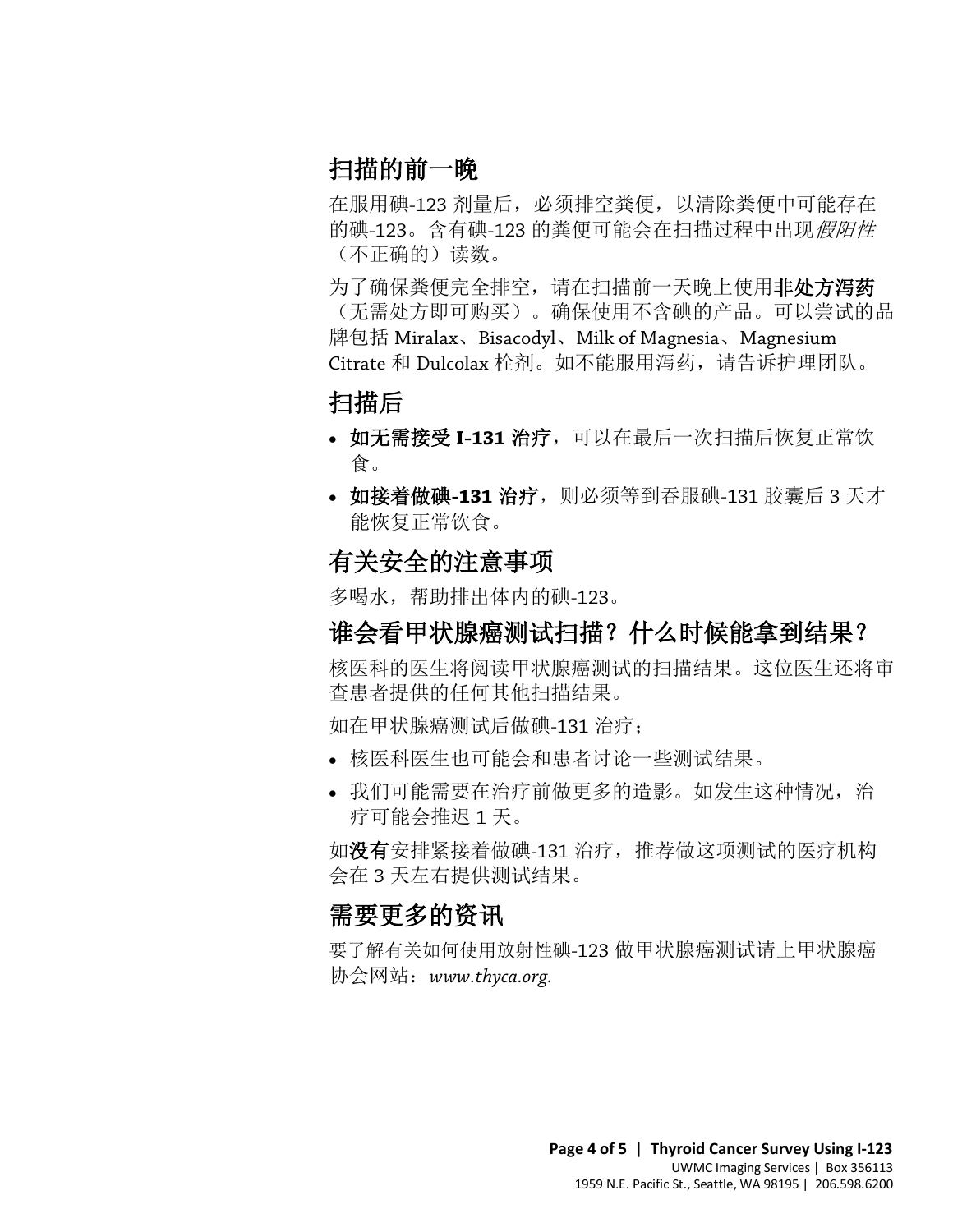# 与谁联系

| 诊所或部门                                                                    | 上办时间         | 下班后及周末假日                                     |
|--------------------------------------------------------------------------|--------------|----------------------------------------------|
| <b>UWMC - Montlake Imaging</b><br><b>Services</b><br>华大医疗中心一蒙特湖院<br>区造影科 | 206.598.6200 | 请致电 206.598.6190,<br>请传呼接线生传呼核医<br>科的当值住院医生。 |
| <b>UWMC - Montlake Nuclear</b><br>Medicine<br>华大医疗中心一蒙特湖院<br>区核医科        | 206.598.4240 |                                              |
| Seattle Cancer Care Alliance<br><b>Endocrine Clinic</b><br>西雅图癌症中心内分泌科   | 206.288.1160 | 请致电 206.598.6190,<br>请传呼接线生传呼核医<br>科的当值住院医生。 |
|                                                                          |              |                                              |
|                                                                          |              |                                              |

#### 您有疑问吗?

我们很重视您的提问。当您 有疑问或顾虑时,请致电您 的医生或医护提供者。

请参阅本讲义"与谁联系" 所提供的华大医疗中心及西 雅图癌症中心的电话号码及 下班后的联系方式。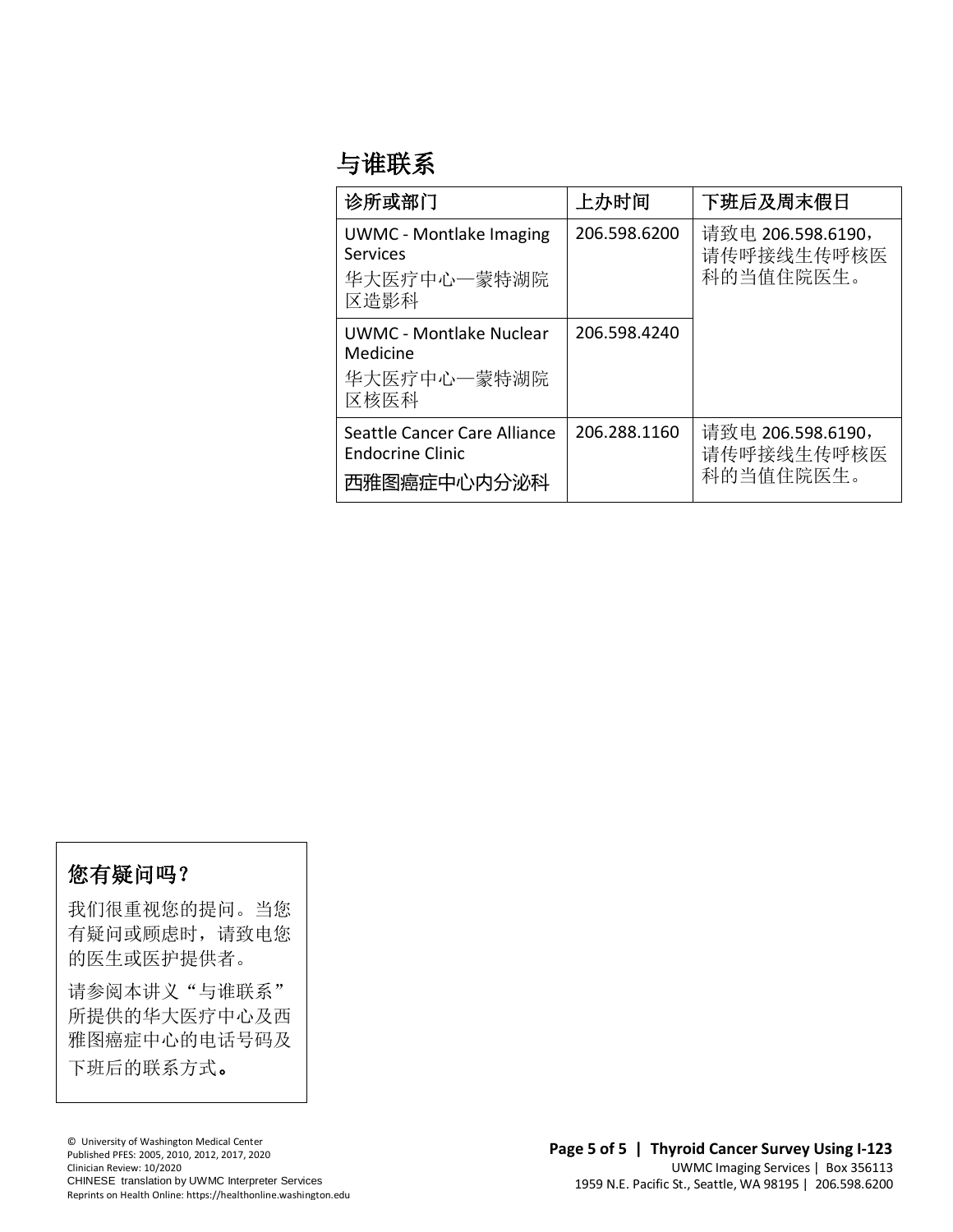

 $\overline{\phantom{a}}$  $\vert$  $\vert$  $\vert$ 

UNIVERSITY OF WASHINGTON **MEDICAL CENTER** 



# **Thyroid Cancer Survey Using I-123**

*Information, instructions, and precautions*

*This handout is for patients who will receive radioactive iodine for imaging to help look for thyroid cancer.* 

# **What is I-123?**

*I-123* is a type of radioactive iodine*.* It is used to find thyroid cancer.

# **What is a thyroid cancer survey?**

What is a thyroid cancer survey?<br>
A *thyroid cancer survey* helps your doctors see if there is any thy<br>
cancer in your body. If thyroid cancer is found during your sur<br>
you may have it treated with a *therapeutic dose* of A *thyroid cancer survey* helps your doctors see if there is any thyroid cancer in your body. If thyroid cancer is found during your survey, you may have it treated with a *therapeutic dose* of I-131, another radioactive iodine.

# **How does it work?**

We will ask you to swallow a small capsule that contains a *diagnostic dose* (4 millicuries) of I-123. Your intestines will absorb the iodine quickly, and it will enter your bloodstream.

Both thyroid cancer cells and thyroid tissue absorb iodine. As the I-123 moves through your body, it will go to your thyroid and to any thyroid cancer cells.



*Dark areas in these images show where the body absorbed or excreted I-123.*

We will then use a special camera to take images of your body. This camera can detect *gamma rays* (like X-rays) that the I-123 gives off.

The I-123 that is absorbed or excreted by your thyroid and thyroid cancer cells will show up as dark areas in the images. This will tell us if you have any:

- *Residual* thyroid tissue (small amounts that stay after your thyroid is removed)
- Areas where there are thyroid cancer cells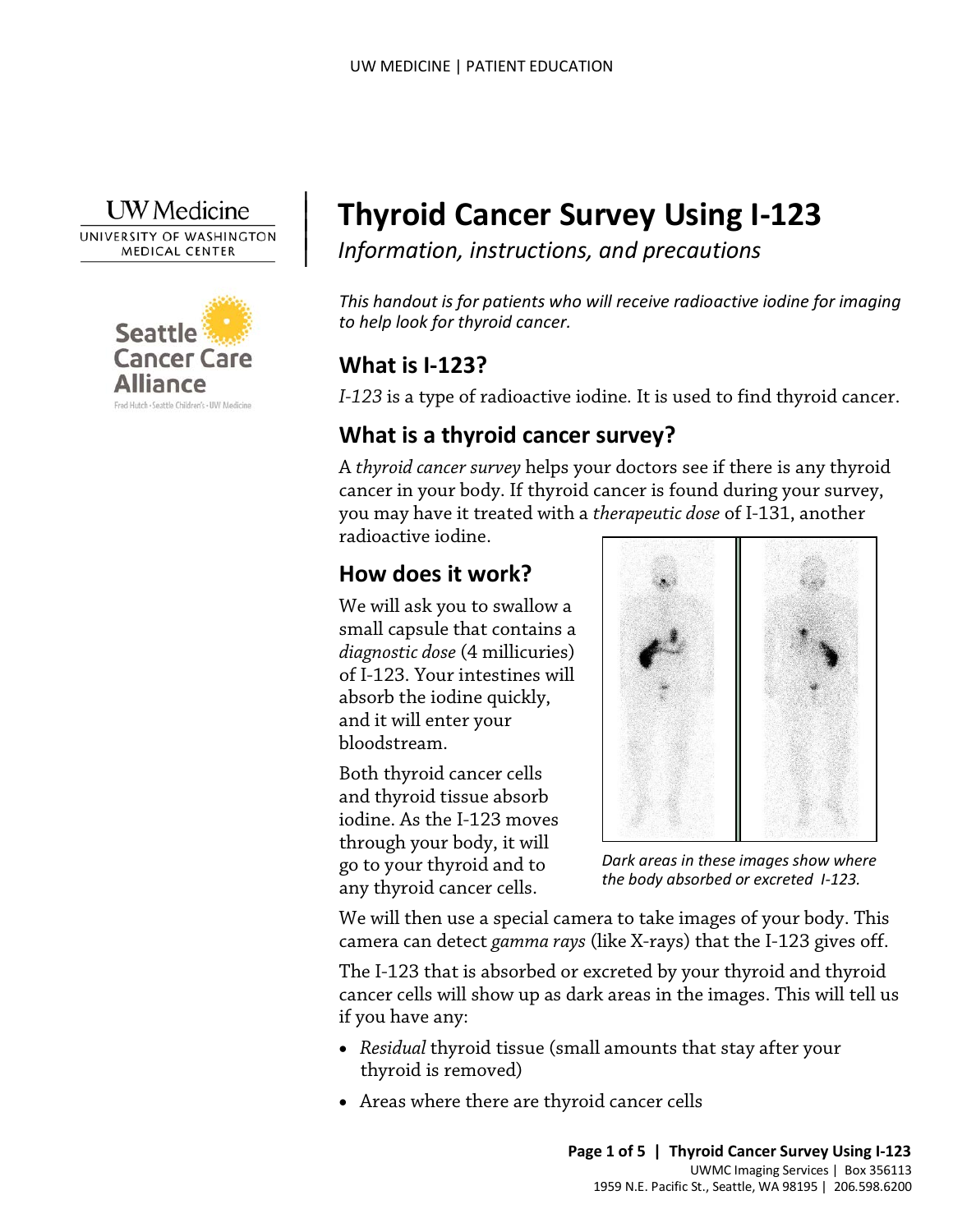# **What will happen during the survey?**

This survey has 2 parts, on 2 separate days:

- On the first day, you will swallow the capsule that contains I-123.
- The next day, we will take pictures of your head, neck, and body. You will lie on your back on an exam table for about 1 to 2 hours while the camera scans your body.

#### **What are the side effects of the survey?**

Side effects from I-123 are very rare. But there is a small risk of nausea on the day you swallow the capsule.

# **What happens to I-123 after it enters my body?**

Most of the I-123 your thyroid tissue does not absorb leaves your body in your urine and stool. The rest will simply decay over time.

#### **How do I prepare for the survey?**

#### **Imaging**

Most of the I-123 your thyroid tissue does not absorb leaves your body in your urine and stool. The rest will simply decay over tim<br>How do I prepare for the survey?<br>Imaging<br>Tell your care team if you have had a CT scan in Tell your care team if you have had a CT scan in the last 3 months. If you have, this survey may interfere with your treatment plan.

#### **Low-iodine Diet**

You must be on a **low-iodine diet** for 1 week before this survey. For instructions, please visit *www.thyca.org/pap-fol/lowiodinediet.* If you do not use the internet, ask us for a printed copy.

#### **Medicines**

- **If you are a "withdrawal" patient:**
	- Stop taking synthroid (Levothyroxine) for **at least 6 weeks before** your survey.
	- Stop taking cytomel (Liothyronine) for **3 weeks before** your survey.
- **If you are a "Thyrogen rTSH" patient:**

- You may keep taking your thyroid medicines.
- Before you take the I-123 capsule, you will receive Thryogen rTSH injections on 2 different days.
- You will have a blood draw before your first dose of rTSH.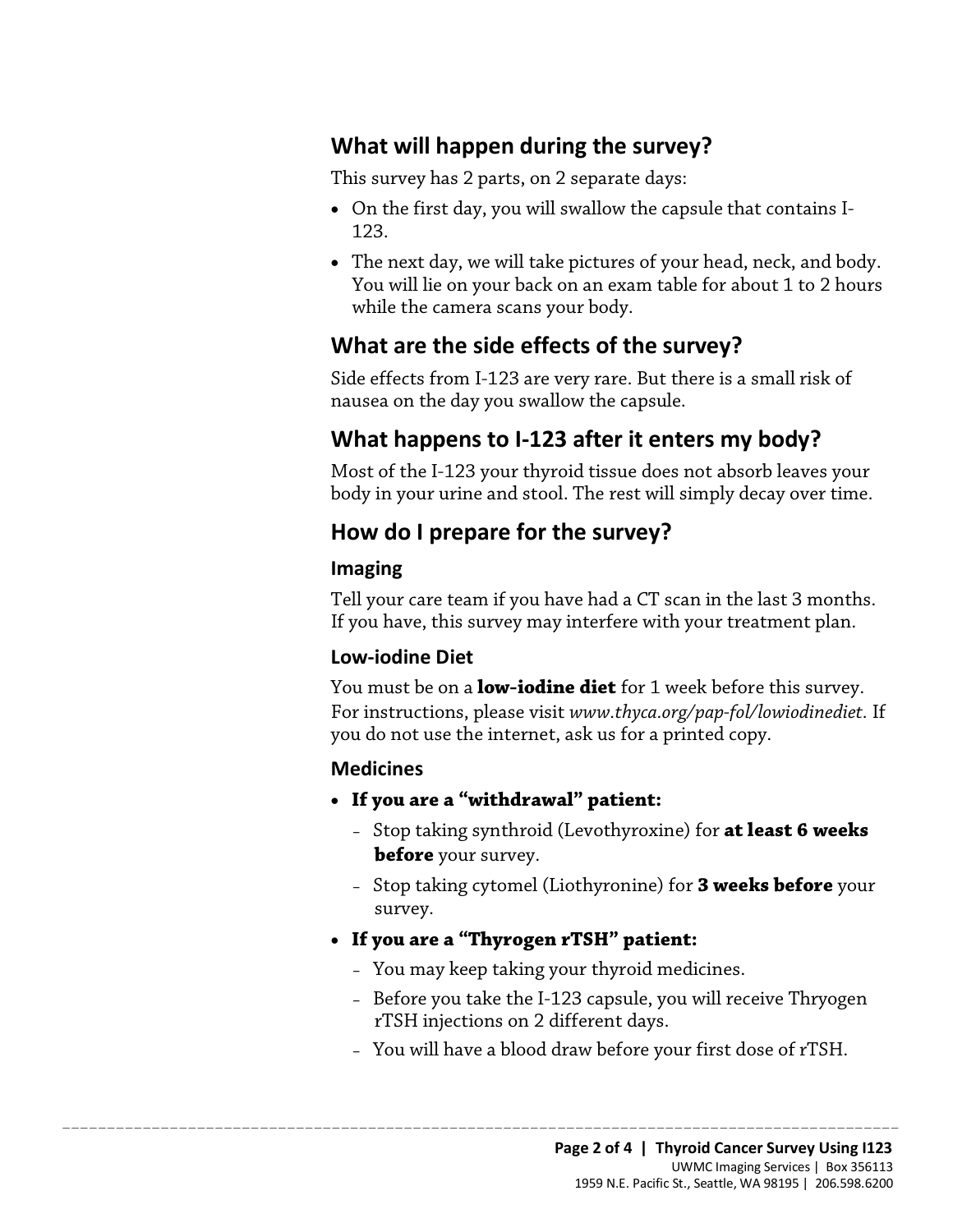# **On the Day You Take Your Dose of I-123**

- Do **not** eat any food or drink anything but water for 2 hours before and after your appointment. We suggest you drink lots of water.
- You will have a blood draw just before you receive your diagnostic dose. The lab will check your blood counts and thyroid hormone levels.

#### **For Women of Childbearing Age**

- You **must** tell your care team if you are pregnant or think you might be pregnant. If you are pregnant, we advise you **not** to have this thyroid cancer survey.
- If you will receive I-131 therapy after your thyroid cancer sur<br>**you must have a blood pregnancy test before you take tradioactive iodine. This is because I-131 can harm an<br><b>unborn baby**. We will need to do this test ev • If you will receive I-131 therapy after your thyroid cancer survey, **you must have a blood pregnancy test before you take the radioactive iodine. This is because I-131 can harm an unborn baby**. We will need to do this test even if you have had a hysterectomy or have been through early menopause. This test will be done the day you take your I-123 dose. It may be done again on the day of your I-131 therapy.
	- **Tell us if you are breastfeeding.** If you are breastfeeding, we **cannot** give you radioactive iodine. The radiation would collect in your breast milk and pass to your child. It would also expose your breast tissue to extra radiation from the I-131 in the milk. Women who have I-131 therapy after this survey:
		- Must stop breastfeeding for 3 months before they take the I-131 dose.
		- Cannot resume breastfeeding with their current infant after treatment. They may breastfeed future newborns.

#### **After Taking Your Dose of I-123**

After you swallow the I-123 capsule:

- For 2 hours, do **not** eat any food or drink anything but water. An empty stomach helps your body absorb the iodine.
- Starting 2 hours after your dose, you can resume the low-iodine diet.
- For the next 24 hours, keep drinking lots of water. Fluids help flush the extra I-123 from your body. You may also drink other fluids that are allowed on the low-iodine diet.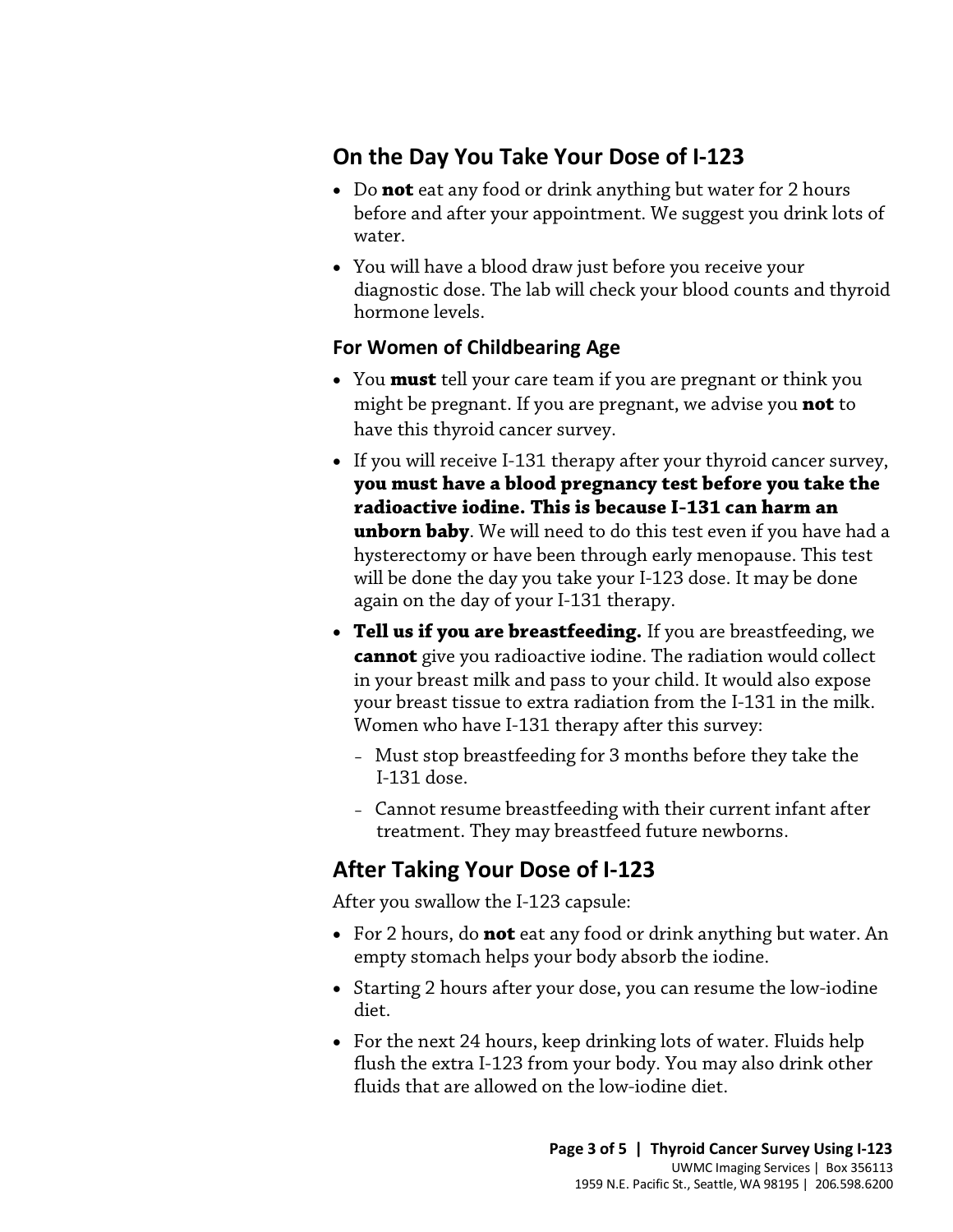- Remember to return to the Nuclear Medicine department for a scan the day **after** you take your diagnostic dose.
- **Stay on your low-iodine diet while you are having your diagnostic scans and any iodine therapy.** If you are having I-131 therapy, you will need to stay on this diet for a few days after your therapy (see "After Your Scan" on page 4).

# **The Night Before Your Scan**

After you have taken your dose of I-123, you must empty your bowels to remove any I-123 that may be in your stool. Stool that contains I-123 could give a *false positive* (incorrect) reading during your scan.

To make sure your bowels empty all the way, use an over-the-<br>counter laxative (one you can buy without a prescription) the<br>night before your scan. Be sure to use a product that does not<br>contain iodine. Brands to try includ To make sure your bowels empty all the way, **use an over-thecounter laxative** (one you can buy without a prescription) the night before your scan. Be sure to use a product that does **not** contain iodine. Brands to try include Miralax, Bisacodyl, Milk of Magnesia, Magnesium Citrate, and Dulcolax suppositories. Please tell your care team if you cannot take laxatives.

#### **After Your Scan**

- **If you are NOT having I-131 therapy**, you can resume your normal diet after your final scan.
- **If you ARE having I-131 therapy**, you must wait to resume your normal diet until 3 days after you swallow the I-131 capsule.

#### **Safety Precautions**

Drink lots of water to help flush the I-123 out of your body.

#### **Who reads the thyroid cancer survey scan? When will I get the results?**

A Nuclear Medicine doctor will read your thyroid cancer survey scan. This doctor also will review any other scan results that you bring with you.

If you will have I-131 therapy after your thyroid cancer survey:

- The Nuclear Medicine doctor may also talk with you about some of the findings of your survey.
- We may need to do more imaging before your therapy. If this occurs, your therapy might be delayed 1 day.